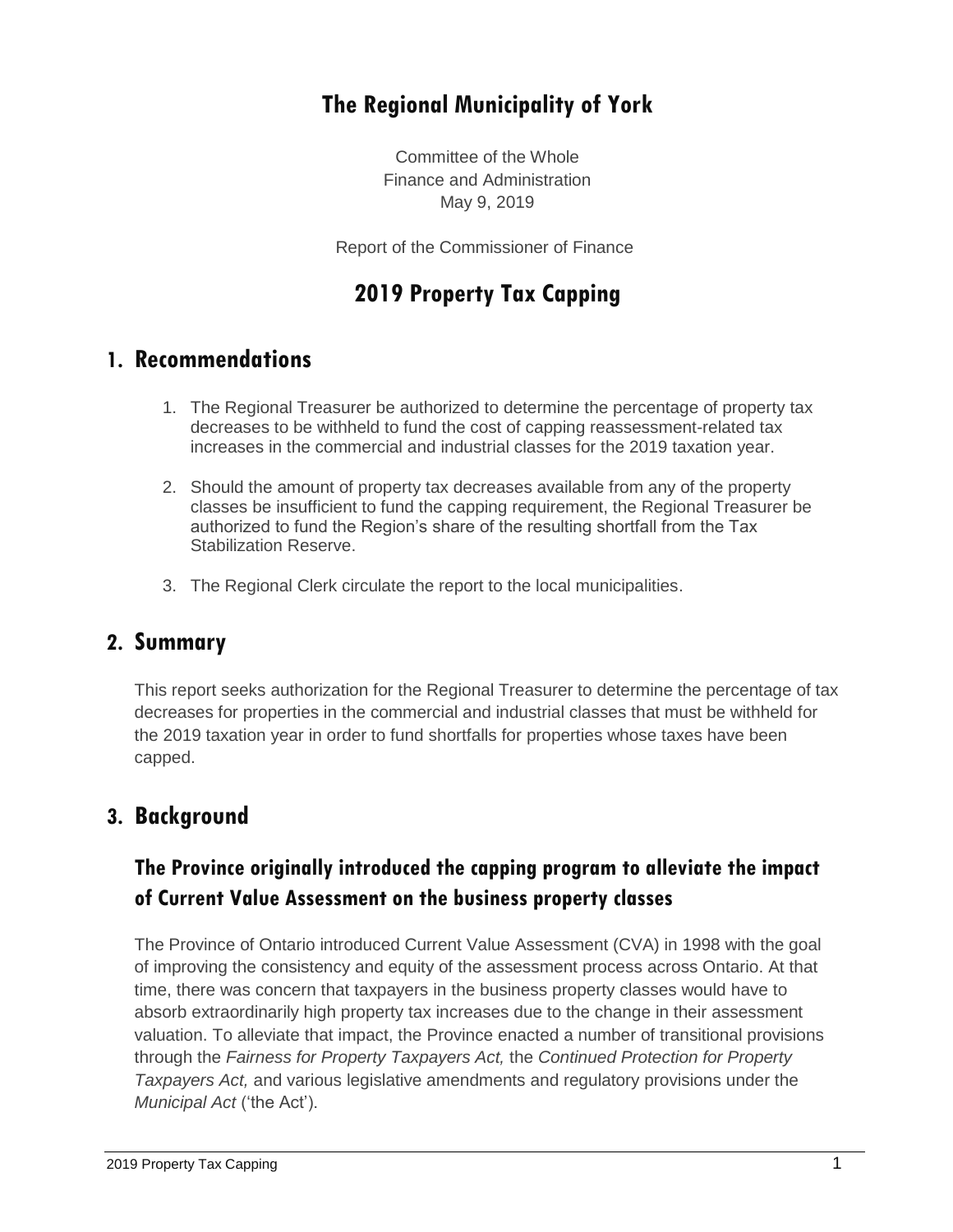### **Council has historically funded capping through clawback rates**

Council has a long-standing policy of funding the cost of capping protection by clawing back a percentage of the property tax decreases available within each of the protected classes. The clawback rates must be set prior to the issuance of the final 2019 property tax bills by the local municipalities. The Act also requires that the Region ensure the amount of decreases and increases is equalized across all lower tier municipalities through a process called bankering. Bankering is the inter-municipal transfer of additional tax levy funds raised from clawbacked properties to offset the underfunding received from the capped properties.

# **The capping and clawback program results in inequities among business properties**

Since 1998, there has been a significant movement of the properties within the business classes toward their Current Value Assessment level taxes. Notwithstanding, it is estimated that in 2019 there will still be 28 commercial properties in the Region that will pay more than their Current Value Assessment level of taxes, in order to fund the cost of providing capping protection for eleven other business properties.

Council has previously advocated for ending property tax capping as it results in inequities among taxpayers. York Region has also adopted all of the options available from the Province to accelerate the movement of properties to their Current Value Assessment. The adoption of revenue neutral tax ratios for 2017 to 2020 may have slowed down the phase-out of capping, as a result of tax burden being shifted from residential homeowners onto commercial and industrial property owners. It is currently estimated that tax capping should be fully phased out by 2021.

# **4. Analysis**

### **Setting clawback rates requires delegation of authority**

To allow local municipalities to proceed with their property tax billings in a timely manner, staff are requesting that Council delegate the authority to determine the final clawback rates to the Regional Treasurer. These clawback rates determine the level of property tax decreases that will need to be withheld in order to fund the cost of capping protection in the commercial and industrial property classes for the 2019 taxation year.

Table 1 illustrates the clawback percentages from 2012 to 2019.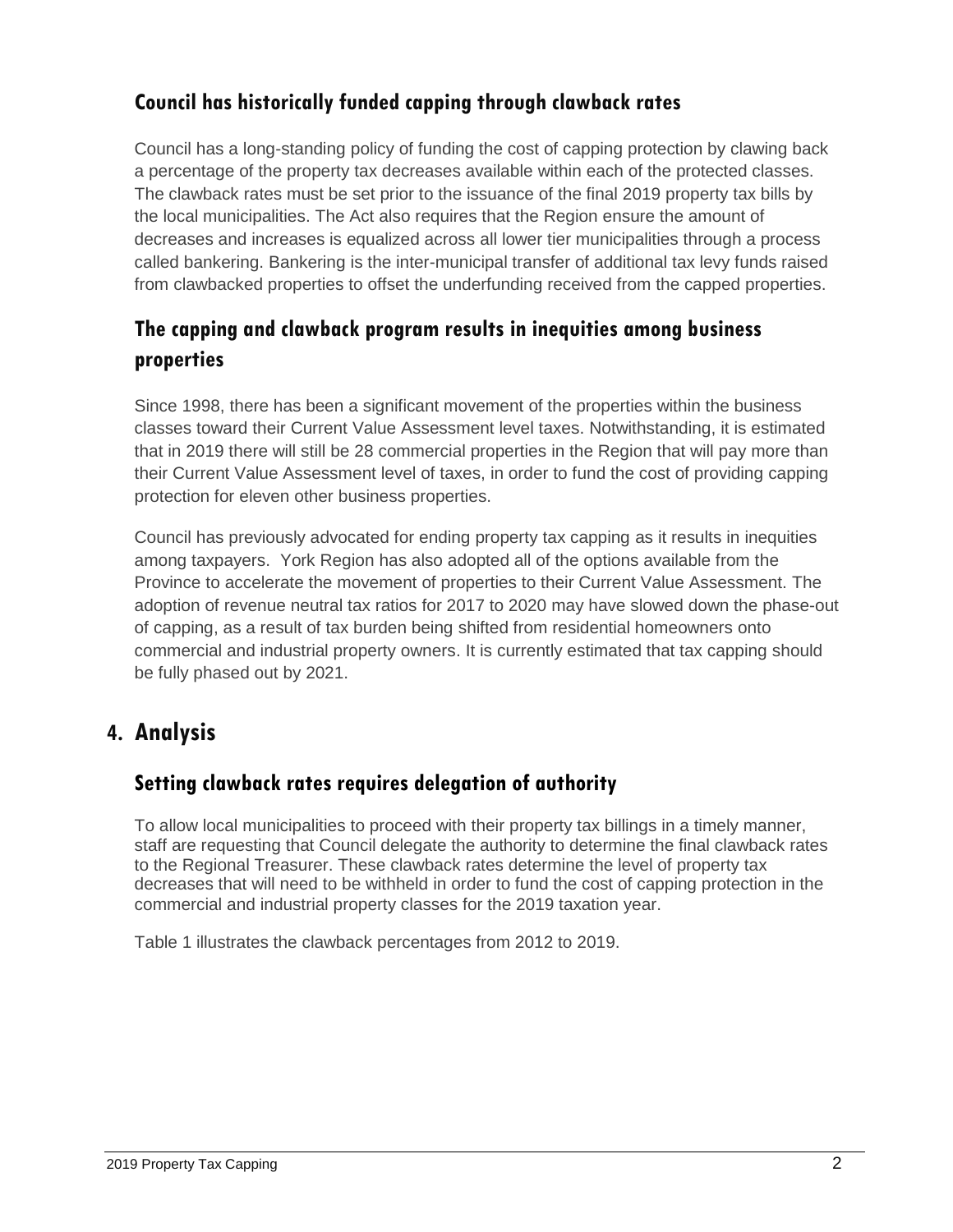| Clawback Percentages, 2012 to 2019 |                                                           |                                                                  |                                                                  |  |  |  |
|------------------------------------|-----------------------------------------------------------|------------------------------------------------------------------|------------------------------------------------------------------|--|--|--|
| Year                               | <b>Commercial</b><br><b>Clawback</b><br><b>Percentage</b> | <i><b>Industrial</b></i><br><b>Clawback</b><br><b>Percentage</b> | <b>Multi-residential</b><br><b>Clawback</b><br><b>Percentage</b> |  |  |  |
| 2019*                              | 3.48                                                      | 0.00                                                             | 0.00                                                             |  |  |  |
| 2018                               | 10.26                                                     | 5.82                                                             | 0.00                                                             |  |  |  |
| 2017                               | 16.64                                                     | 19.07                                                            | 0.00                                                             |  |  |  |
| 2016                               | 26.03                                                     | 39.51                                                            | 0.00                                                             |  |  |  |
| 2015                               | 45.64                                                     | 54.17                                                            | 0.00                                                             |  |  |  |
| 2014                               | 48.28                                                     | 50.60                                                            | 0.00                                                             |  |  |  |
| 2013                               | 49.67                                                     | 62.72                                                            | 0.00                                                             |  |  |  |
| 2012                               | 63.80                                                     | 68.80                                                            | 0.00                                                             |  |  |  |

Table 1 Clawback Percentages, 2012 to 2019

\*2019 percentages are estimated and are subject to change pending finalization of upper and lower tier tax rates

The multi-residential clawback percentage is zero since all properties in that class reached their Current Value Assessment level taxes in 2010. Beginning 2019, the industrial clawback percentage is also expected to be zero, as preliminary analysis indicates that all of the properties in that class will have moved to their full CVA level.

Table 2 shows the distribution of capped, clawed back and at Current Value Assessment level properties as of May 3, 2019.

| Table 2                                              |  |  |  |  |
|------------------------------------------------------|--|--|--|--|
| <b>Property Tax Capping Protection Summary, 2019</b> |  |  |  |  |
| <b>Estimated Number of Properties*</b>               |  |  |  |  |

|                         | <b>Multi-</b><br><b>Residential</b> | <b>Commercial</b> | <i><b>Industrial</b></i> | Total  |  |  |
|-------------------------|-------------------------------------|-------------------|--------------------------|--------|--|--|
| At CVA Level Taxes      | 289                                 | 23,309            | 2,540                    | 26,138 |  |  |
| Capped                  | 0                                   | 11                |                          | 11     |  |  |
| <b>Clawed Back</b>      | 0                                   | 28                |                          | 28     |  |  |
| New construction/ class | 0                                   | 42                | 16                       | 58     |  |  |
| Total                   | 289                                 | 23,390            | 2,556                    | 26,235 |  |  |

\*As of May 3, 2019

### **The Online Property Tax Analysis system provides the basis for determining clawback percentages**

The Region uses the Online Property Tax Analysis (OPTA) system to calculate the appropriate clawback percentages. Local municipalities also use the Online Property Tax Analysis system to prepare property tax billings for the capped properties.

The Region and its local municipalities have agreed to request that the Ontario Property Tax Analysis system use an assessment update cut-off of February 1, 2019. Changes to the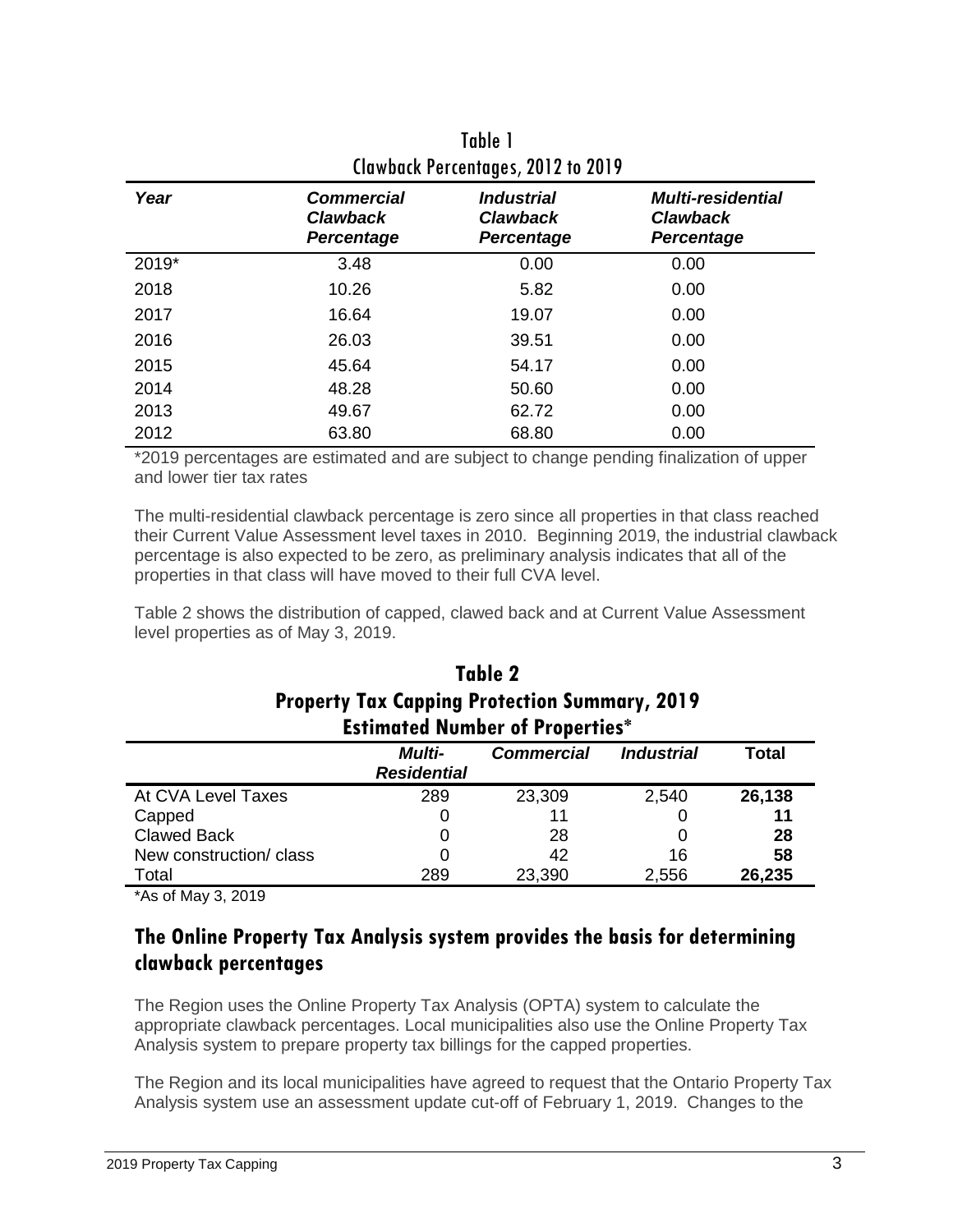percentages may still occur until both the Region and the local municipalities finalize their tax rates and enter them into the Online Property Tax Analysis system.

### **Using all capping options has maximized the number of properties moving to Current Value Assessment level taxes**

Chart 1 displays the percentage of properties at Current Value Assessment level taxes each year since 2001. It is estimated that over 99 percent of all business properties in the Region will be paying Current Value Assessment level taxes in 2019.



Note: 2019 percentages are estimates of the Current Value Assessment level taxes for the commercial and industrial classes at the time of authoring the report

#### **Capping options approved by Council helped move industrial properties to their full CVA level**

In 2016, Council approved the following additional options to accelerate the movement of business properties to their Current Value Assessment level taxes:

- 1. Increased the maximum annual increase for capped properties from 5 per cent of the previous year's Current Value Assessment taxes to a new maximum of 10 per cent.
- 2. Properties for which tax increases have been capped (protected) but are within \$500 of their full Current Value Assessment taxes will be moved to the Current Value Assessment tax level within the current taxation year (raised from a \$250 threshold).
- 3. Properties for which tax decreases have been clawed back (retained) but are within \$500 of their full Current Value Assessment taxes will be moved to the Current Value Assessment tax level within the current taxation year (raised from a \$250 threshold).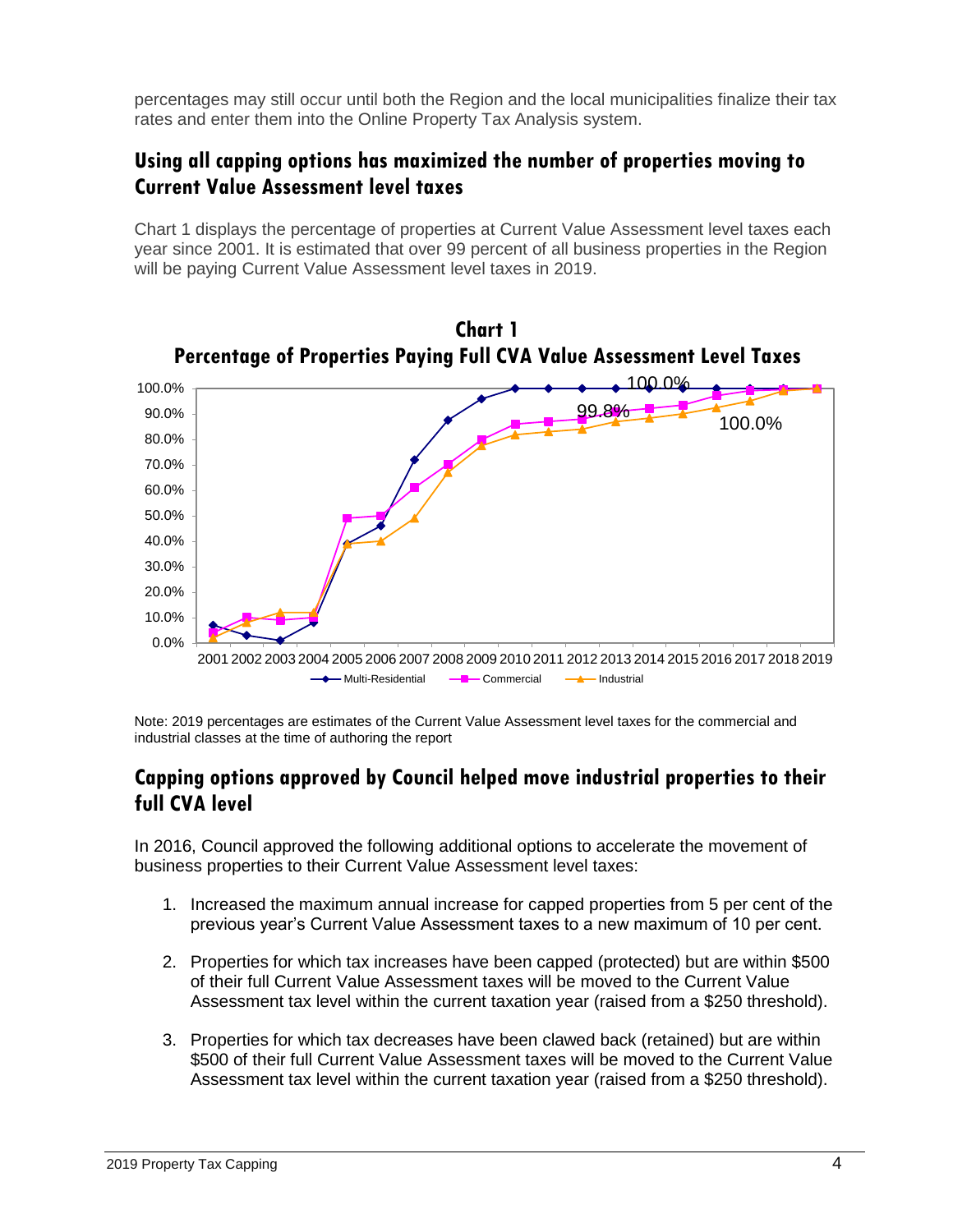4. For property classes with no capped properties that are under 50 per cent of their Current Value Assessment level taxes, all properties within that class will be eligible for a four-year phase-out of capping and clawback.

These options adopted helped facilitate a four year phase-out of the industrial class starting in 2017. The phase-out continued with the other options shown are expected to result in all properties in this class paying their full CVA taxes by 2019.

### **Further options adopted in 2017 will result in the phase-out of commercial capping by 2021**

In 2017, Council also adopted the following new provincial options to further accelerate the movement of properties out of the capping program

- 1. Municipalities may exclude vacant properties from the phase-out eligibility criteria
- 2. Municipalities may limit capping protection only to reassessment-related changes prior to 2017

The provincial options adopted by Council have accelerated the movement of the commercial class out of the capping program. The commercial class began capping phase out in 2018 and should be fully phased-out by 2021 or sooner.

# **5. Financial**

In recent years there has been no shortfall resulting from capping. Should a shortfall materialize from the bankering mechanism (see below section), staff recommend that the Region's share be funded from the Tax Stabilization Reserve.

# **6. Local Impact**

### **The Region acts as a banker to balance out any shortfalls in the business classes**

The Act also requires the Region to distribute the impact of capping and clawback among local municipalities. Taxpayers eligible for tax reductions in a municipality may need to give up a portion of this reduction to fund tax protection for capped properties in other municipalities. The Region acts as a banker to facilitate the transfer of funds among the local municipalities. Table 3 shows the commercial and industrial bankering impact estimated for 2019.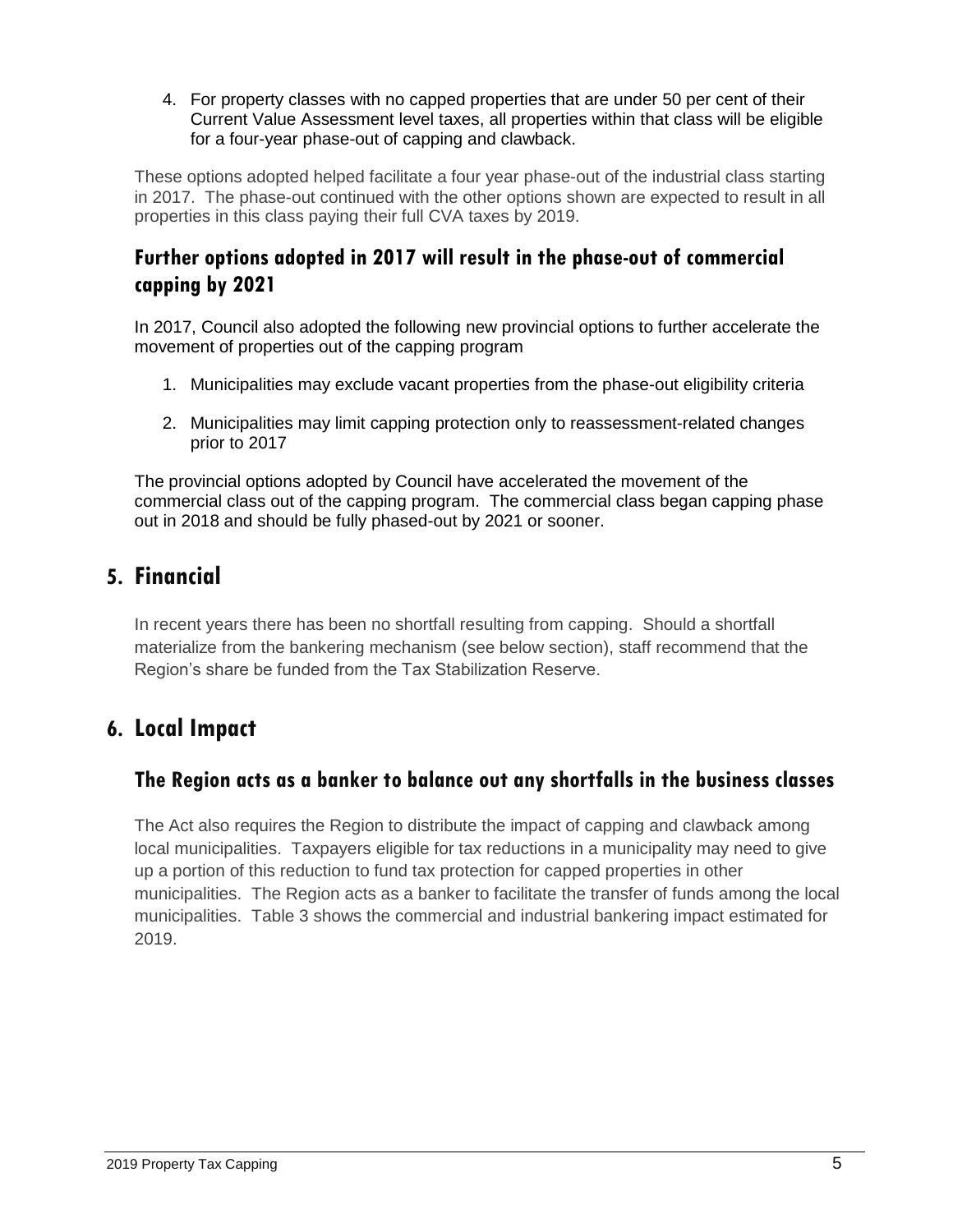|                         | <b>Commercial Net</b><br><b>Cap Impact</b> |
|-------------------------|--------------------------------------------|
|                         | $($ \$)                                    |
| Vaughan                 | 1,980                                      |
| Newmarket               |                                            |
| Aurora                  |                                            |
| <b>Richmond Hill</b>    | (3, 722)                                   |
| <b>East Gwillimbury</b> |                                            |
| Whitchurch-Stouffville  |                                            |
| Georgina                | (860)                                      |
| King                    |                                            |
| Markham                 | 2,601                                      |
| <b>York Region</b>      |                                            |
| Total*<br>$\cdots$      | O                                          |

# **Table 3 Estimated Bankering Adjustments for 2019**

\*The total does not sum due to rounding.

### **An overall shortfall would be funded by the Region and local municipalities proportionately**

Should a shortfall occur, local municipalities and the Region are required to fund the shortfall in the same proportion that they receive taxes for the property class(es) in which the shortfall occurs. The Province does not participate in the funding of any shortfall.

# **7. Conclusion**

It is recommended that, consistent with past practice, Council authorize the Regional Treasurer to determine the percentage of the decreases to be withheld.